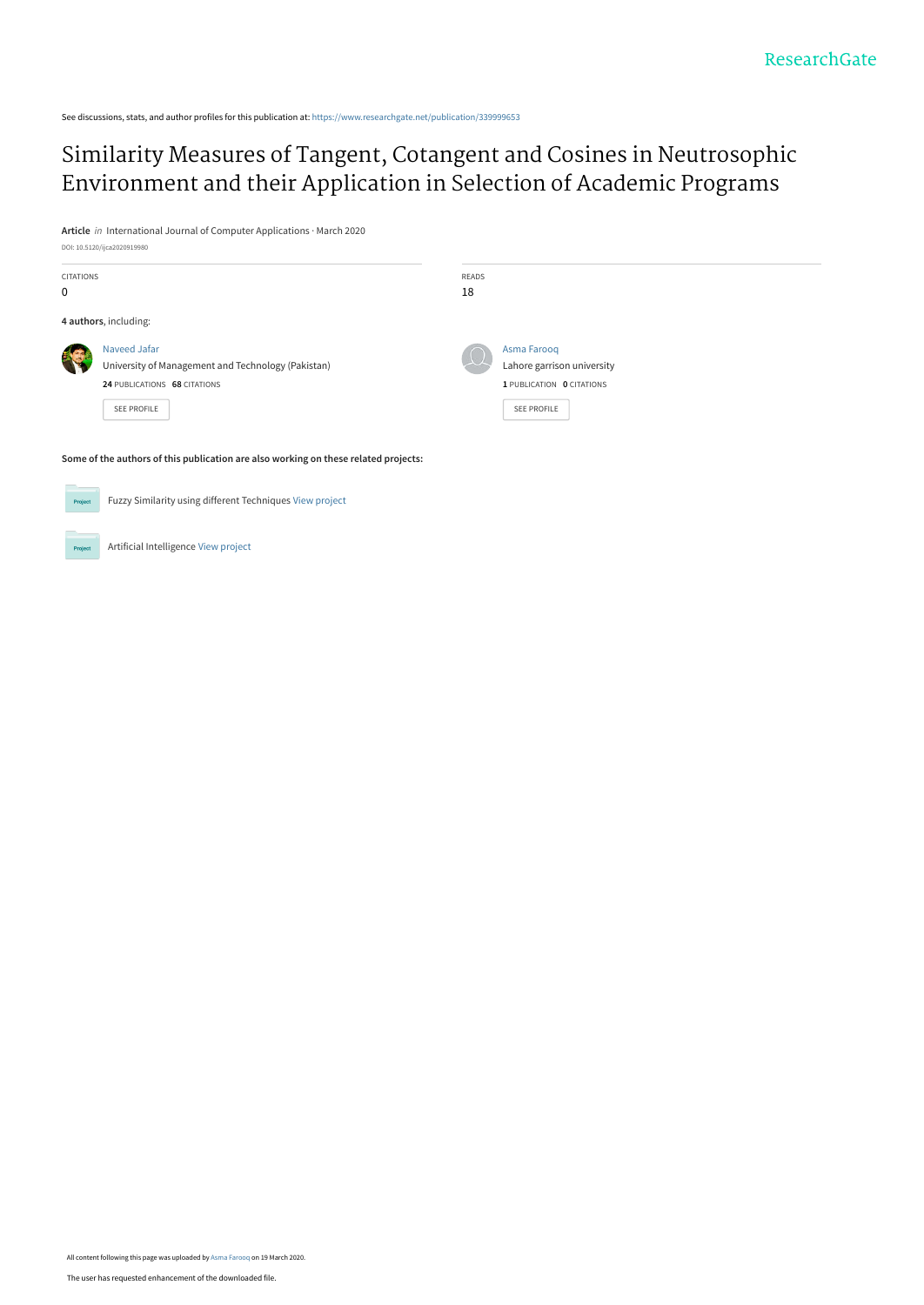# **Similarity Measures of Tangent, Cotangent and Cosines in Neutrosophic Environment and their Application in Selection of Academic Programs**

Muhammad Naveed Jafar Lahore Garrison University 54000 Lahore, Pakistan

Asma Farooq Lahore Garrison University 54000 Lahore, Pakistan

## **ABSTRACT**

Similarity measures have wide range of applications in realworld such as patterns, face recognitions, codding etc. In this paper it is intended to determine the tangent, cosine and cotangent similarity measure for single valued Neutrosophic sets and will compare the accuracy of all above similarity measures and applied it in decision making problems such as selection of an academic programs.

## **Keywords**

Similarity Measures, Neutrosophic Sets, Tangent Measures, Cosine Measures, Cotangent Measures

## **1. INTRODUCTION**

In daily life, everyone deals with uncertainty. If anyone toss a coin one will get either a head or tail but are not sure about outcomes so to tackle with issues like uncertainty and to make decisions in practical applications many theories have been proposed and some of them are as follows: The concept of Probability theory was first introduced by Blaise Pascal (1632-62) and Pierre Fermet (1601-65). Then in 1965, the theory of fuzzy sets (FSs) was offered by Zadeh [48]. Also the notion of IVFS was suggested by Zadeh [49]. In 1986, the perception of IFS was offered by Atanassov [2]. Atanassov and Gorgov [3] gave the perception of IVIFSs in 1989 and in 1998 the concept of NS was suggested by Smarandache [34]. By his definition, the NS is specified by truthiness, indeterminacy and falseness and for analytical applications its value can be taken from usual and unusual subsets of  $[0, 1]$ . an idea of SVNSs was presented by Wang et al [40] by recognizing the difficulty in application of NSs in realistic complications. To describe inadequate, unpredictable, uncertain and inaccurate data, it suggest us additional prospect that evident the world.

In different fields such as educational problem [21,22] , image processing [8,11,50], medical diagnosis [1,19,45,46], social problems [23,26], conflict resolution [27] etc have been applied and studied in NSs and its numerous extensions. In all scientific fields, the concept of similarity is very important. To calculate similarity measure between FSs many methods have been proposed that was given by Wang [39] and studied by Hyung et al [12], Chen et al [9], Pappis and Karacapildis [25], Chen [10]. Concerning indeterminacy these techniques are not proficient of dealing with similarity measure. Similarity measures for SVNS and Neutrosophic sets [4, 5, 6, 20, 40, 41, and 42] have lectured in literature.

In 2013 Hausdrof distance extended to NSs by Broumi and Smarandache [5] that plays a vital role in real-world application, computer assisted surgery, particularly in

Komal Javed Lahore Garrison University 54000 Lahore, Pakistan

Nazia Nawaz Lahore Garrison University 54000 Lahore, Pakistan

numerous pictorial tasks etc. The correlation coefficient between interval Neutrosophic sets were offered by Broumi and Smarandache in 2013. Numerous similarity measures of SVNSs depend on membership grades, distance, entropy measure for a SVNS and a matching function were studied by Majumdar and Smanta [20]. For SVNSs, the Similarity measure based on distance and its application in DM problem were proposed by Ye [40] in 2013. An example of SVNS and interval valued Neutrosophic set, three vector similarity measure for SNSs were proposed by Ye [43] including the Dice, cosine and Jaccard similarity and with basic similarity and with basic Neutrosophic data applied it to MCDM problems.

The SM based on tangent function of IFSs and its application in medical analysis was suggested by Mondal and Paramanik [24].By using Euclidean and Hamming distance, the SM of INS was explained by Jun [42] and also gave an instance in DM problem. The SM based on cotangent function between Intuitionistic fuzzy sets and its application in medical analysis was introduced by Tian [37].Cosine SM of IVNSs was suggested by Samarandache and Broumi [7]. However due to limitation in prevailing Cosine SM of SNSs in vector space. An improved cosine SM of SNSs which is based on Cosine function and its application in medical analysis was proposed by Ye [44]. Jafar et al (2019, 2020) use fuzzy, Intuitionistic and Neutrosophic logics in different decision making problems in [13-18]. Saqlain et al worked on different decision making problems using Neutrosophic theory. Researchers doing a fantastic job in MCDM problems using these uncertain conditions in [28-33]

This paper is about Neutrosophic introduction (section-2), Tangent similarity measure for SVNSs (section-3), Procedure of decision making (section-4), Cosine similarity measure for SVNSs (section-5), Cotangent SM for SVNSs (section-6), Applications named as selection of an academic program and identification of diseases by using tangent, cosine and cotangent SM (section-7).

## **2. PRELIMINARIES**

**i. Neutrosophic Sets [34, 35]**

Suppose there be a universal set U. Further a NS  $\mathcal M$  is expressed as:

 $\mathcal{M} = \{ \langle \xi : \mathbb{T}_{\mathcal{M}}(\xi), \mathbb{I}_{\mathcal{M}}(\xi), \mathbb{F}_{\mathcal{M}}(\xi) \rangle, \xi \in \mathbb{U} \}$ , Thus  $T, I, F: U \rightarrow ]-0, 1^+$  represent truthiness, indeterminacy and falseness correspondingly of the point  $\check{\zeta} \in \mathbb{U}$  via set  $\mathcal{M}$ fulfill the resulting limitation:

 $\bar{\mathcal{L}}$   $\leq$  sup  $\mathbb{T}_{\mathcal{M}}(\check{\mathfrak{Z}})$  + sup  $\mathbb{I}_{\mathcal{M}}(\check{\mathfrak{Z}})$  + sup  $\mathbb{F}_{\mathcal{M}}(\check{\mathfrak{Z}}) \leq \dot{\mathfrak{Z}}^{+1}$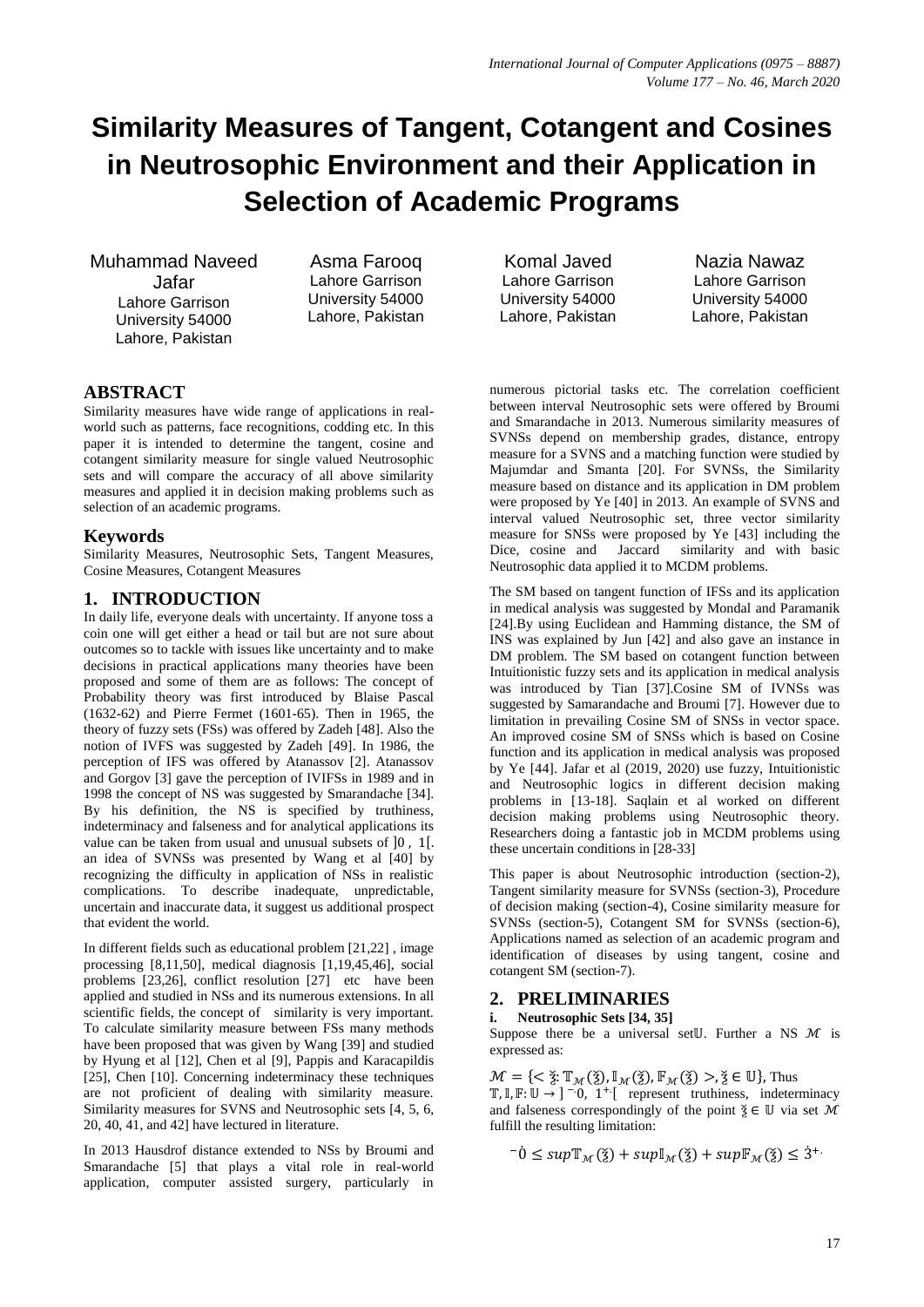For analytical application, the values of truthiness, indeterminacy and falseness can be taken by subsets of  $\vert \overline{c} \vert$   $\dot{\theta}$ ,  $\dot{\theta}$  +  $\vert$  can be taken as the NS value. For practical usage, we will take  $\begin{bmatrix} 0, 1 \end{bmatrix}$  rather than  $\begin{bmatrix} -0, 1 \end{bmatrix}$  as the application of  $\begin{bmatrix} -\dot{0} & \dot{1}^+ \end{bmatrix}$  is a challenging task in mathematical complications. Now let two NSs,

$$
\mathcal{M}_{NS} = \{ \langle \check{\Sigma} : \mathbb{T}_{\mathcal{M}}(\check{\Sigma}), \mathbb{I}_{\mathcal{M}}(\check{\Sigma}), \mathbb{F}_{\mathcal{M}}(\check{\Sigma}) \rangle, \check{\Sigma} \in \check{\Sigma} \},
$$

 $\mathcal{N}_{NS} = \{ \langle \xi : \mathbb{T}_{\mathcal{N}}(\xi), \mathbb{I}_{\mathcal{N}}(\xi), \mathbb{F}_{\mathcal{N}}(\xi) > \xi \in \check{X} \}$ , Following are the relation of above NSs:

- $\triangleright$   $\mathcal{M}_{NS} \subseteq$  $\mathcal{N}_{NS} \Longleftrightarrow \mathbb{T}_{\mathcal{M}}(\check{\mathbf{z}}) \leq \mathbb{T}_{\mathcal{N}}(\check{\mathbf{z}}), \mathbb{I}_{\mathcal{M}}(\check{\mathbf{z}}) \geq$  $\mathbb{I}_{\mathcal{N}}(\check{\mathtt{z}}), \mathbb{F}_{\mathcal{M}}(\check{\mathtt{z}}) \geq \mathbb{F}_{\mathcal{N}}(\check{\mathtt{z}})$
- $\mathcal{N}_{NS} \Longleftrightarrow \mathbb{T}_{\mathcal{M}}(\check{\check{\mathbf{z}}}) = \mathbb{T}_{\mathcal{N}}(\check{\check{\mathbf{z}}})$ ,  $\mathbb{I}_{\mathcal{M}}(\check{\check{\mathbf{z}}}) =$  $\triangleright \quad \mathcal{M}_{NS} =$  $\mathbb{I}_{\mathcal{N}}(\check{\mathfrak{z}}), \mathbb{F}_{\mathcal{M}}(\check{\mathfrak{z}}) = \mathbb{F}_{\mathcal{N}}(\check{\mathfrak{z}})$

#### **ii. SINGLE VALUED NEUTROSOPHIC SETS [38]**

Suppose there be an universe of points  $\check{X}$  along general point in  $\widetilde{X}$  symbolized by  $\xi$ . A single valued neutrosophic set  $\mathcal M$ in  $\check{X}$  is categorized via a function of truthiness  $\mathbb{T}_{M}(\check{z})$ , indeterminacy  $\mathbb{I}_{\mathcal{M}}(\check{\zeta})$ , and falseness  $\mathbb{F}_{\mathcal{M}}(\check{\zeta})$  for every  $\check{\zeta}$  in  $\check{X}$ ,  $\mathbb{T}_{\mathcal{M}}(\check{\check{z}}), \mathbb{I}_{\mathcal{M}}(\check{\check{z}}), \mathbb{F}_{\mathcal{M}}(\check{\check{z}}) \in [0,1].$  If  $\check{X}$  is continual, then the single valued Neutrosophic set  $M$  will be:

$$
\mathcal{M} = \int_{\breve{X}} \tfrac{<\mathbb{T}_{\mathcal{M}}(\breve{\check{z}}), \mathbb{I}_{\mathcal{M}}(\breve{\check{z}}), \mathbb{F}_{\mathcal{M}}(\breve{\check{z}})>}{\breve{\check{z}}} : \breve{\check{z}} \in \breve{X}
$$

Now if  $\check{X}$  is discrete, then single valued Neutrosophic set  $\mathcal M$ can be presented as:

$$
\mathcal{M} = \sum_{i=1}^{n} \frac{<\mathbb{T}_{\mathcal{M}}(\check{\mathbf{z}}_{i}), \mathbb{I}_{\mathcal{M}}(\check{\mathbf{z}}_{i}), \mathbb{F}_{\mathcal{M}}(\check{\mathbf{z}}_{i})>}{\check{\mathbf{z}}_{i}}; \check{\mathbf{z}}_{i} \in \check{\mathbf{X}}
$$

Now let two single valued Neutrosophic sets,

$$
\mathcal{M}_{SVNS} = \{ \langle \check{\mathbf{z}} : \mathbb{T}_{\mathcal{M}}(\check{\mathbf{z}}), \mathbb{I}_{\mathcal{M}}(\check{\mathbf{z}}), \mathbb{F}_{\mathcal{M}}(\check{\mathbf{z}}) \rangle, \check{\mathbf{z}} \in \check{\mathbf{X}} \} \text{ and }
$$

$$
\mathcal{N}_{SVNS} = \{ \langle \xi : \mathbb{T}_{\mathcal{N}}(\xi), \mathbb{I}_{\mathcal{N}}(\xi), \mathbb{F}_{\mathcal{N}}(\xi) \rangle, \xi \in \check{\mathcal{X}} \},
$$

Following are the relations of above SVNSs

$$
\triangleright \quad \mathcal{M}_{SVNS} \subseteq \mathcal{N}_{SVNS} \Longleftrightarrow \mathbb{T}_{\mathcal{M}}(\check{\mathbf{z}}) \leq \mathbb{T}_{\mathcal{N}}(\check{\mathbf{z}}),
$$

$$
\mathbb{I}_{\mathcal{M}}(\check{\mathbf{z}}) \geq \mathbb{I}_{\mathcal{N}}(\check{\mathbf{z}}), \mathbb{F}_{\mathcal{M}}(\check{\mathbf{z}}) \geq \mathbb{F}_{\mathcal{N}}(\check{\mathbf{z}})
$$

 $\vartriangleright \quad \mathcal{M}_{SVNS} = \mathcal{N}_{SVNS} \Longleftrightarrow \mathbb{T}_{\mathcal{M}}(\S) = \mathbb{T}_{\mathcal{N}}(\S), \ \mathbb{I}_{\mathcal{M}}(\S) =$  $\mathbb{I}_{\mathcal{N}}(\check{\check{\mathsf{z}}})$ ,  $\mathbb{F}_{\mathcal{M}}(\check{\check{\mathsf{z}}}) = \mathbb{F}_{\mathcal{N}}(\check{\check{\mathsf{z}}})$  for any  $\check{\check{\mathsf{z}}} \in \check{\check{X}}$ 

**iii. TANGENT SIMILARITY MEASURES FOR SVNSS** Suppose there exist two SVNNs,

$$
\mathcal{M} = \langle \xi: (\mathbb{T}_{\mathcal{M}}(\xi), \mathbb{I}_{\mathcal{M}}(\xi), \mathbb{F}_{\mathcal{M}}(\xi)) \rangle
$$
 and  $\mathcal{N} = \langle \xi: (\mathbb{T}_{\mathcal{N}}(\xi), \mathbb{I}_{\mathcal{N}}(\xi), \mathbb{F}_{\mathcal{N}}(\xi)) \rangle$ 

Similarity among two points is calculated by TS function that depend on direction only, disregarding an effect of space among them is represented as:-

$$
\mathcal{F}_{SVNS}(\mathcal{M}, \mathcal{N}) =
$$
\n
$$
\frac{\mathrm{i}}{n} \sum_{i} \frac{\hbar}{1 - \mathrm{t}} \left\{ 1 - \mathrm{t} \sum_{i} \frac{\mathrm{i}}{1 - \mathrm{t} \sum_{i} \left[ \frac{\pi |\mathbb{T}_{\mathcal{M}}(\tilde{\mathbf{x}}_{i}) - \mathbb{T}_{\mathcal{N}}(\tilde{\mathbf{x}}_{i})| + |\mathbb{T}_{\mathcal{M}}(\tilde{\mathbf{x}}_{i}) - \mathbb{T}_{\mathcal{N}}(\tilde{\mathbf{x}}_{i})| + |\mathbb{F}_{\mathcal{M}}(\tilde{\mathbf{x}}_{i}) - \mathbb{F}_{\mathcal{N}}(\tilde{\mathbf{x}}_{i})| \right] } \right\}
$$

**Proposition 3.1.** The definite Tangent SM  $T_{SVNS}(\mathcal{M}, \mathcal{N})$ between SVNSs  $\mathcal M$  and  $\mathcal N$  fulfill the resulting properties

$$
\mathbf{I}. \qquad 0 \leq \mathbf{T}_{SVNS}(\mathcal{M}, \mathcal{N}) \leq 1
$$

- **II. T**<sub>SVNS</sub>( $\mathcal{M}$ , $\mathcal{N}$ ) if and only if  $\mathcal{M} = \mathcal{N}$
- **III.**  $T_{SVNS}(\mathcal{M}, \mathcal{N}) = T_{SVNS}(\mathcal{N}, \mathcal{M})$

**IV.** If  $\theta$  is the single valued Neutrosophic set in  $\check{X}$ and

$$
\mathcal{M} \subset \mathcal{N} \subset \mathcal{O} \text{ as a result}
$$

 $T_{SVNS}(\mathcal{M}, \mathcal{O}) \leq T_{SVNS}(\mathcal{M}, \mathcal{N})$  and  $T_{SVNS}(\mathcal{M}, \mathcal{O}) \leq$  $T_{\text{CVMC}}(\mathcal{N}, \mathcal{O})$ 

#### **Proofs:**

I. The TF's value and the truthiness, indeterminacy and falseness of single valued Neutrosophic sets are in  $[0, 1]$ , the tangent similarity measure is in between  $[0,1]$ .

Therefore

$$
0 \leq T_{SVNS}(\mathcal{M}, \mathcal{N}) \leq 1
$$

II. Consider two single valued Neutrosophic sets  $\mathcal M$  and  $\mathbfcal{N}}$  and let  $\mathbfcal{M} = \mathbfcal{N}}$  then,

$$
\mathbb{T}_{\mathcal{M}}(\check{\mathbf{z}}) = \mathbb{T}_{\mathcal{N}}(\check{\mathbf{z}}), \mathbb{I}_{\mathcal{M}}(\check{\mathbf{z}}) = \mathbb{I}_{\mathcal{N}}(\check{\mathbf{z}})
$$
  
,  $\mathbb{F}_{\mathcal{M}}(\check{\mathbf{z}}) = \mathbb{F}_{\mathcal{N}}(\check{\mathbf{z}})$ 

Therefore

$$
|\mathbb{T}_{\mathcal{M}}(\check{z}) - \mathbb{T}_{\mathcal{N}}(\check{z})| = \dot{0}
$$

$$
, |\mathbb{I}_{\mathcal{M}}(\check{z}) - \mathbb{I}_{\mathcal{N}}(\check{z})| = \dot{0}
$$

$$
, |\mathbb{F}_{\mathcal{M}}(\check{z}) - \mathbb{F}_{\mathcal{N}}(\check{z})| = \dot{0}
$$
Thus  $\mathbb{T}_{\mathcal{S}VNS}(\mathcal{M}, \mathcal{N}) = \dot{1}$ 

Contrarily,

If 
$$
\mathbf{T}_{SVNS}(\mathcal{M}, \mathcal{N}) = \mathbf{1}
$$
 then  $|\mathbf{T}_{\mathcal{M}}(\check{\mathbf{2}}) - \mathbf{T}_{\mathcal{N}}(\check{\mathbf{2}})| = \mathbf{0}$ 

$$
,\left|\mathbb{I}_{\mathcal{M}}(\check{\mathbf{z}})-\mathbb{I}_{\mathcal{N}}(\check{\mathbf{z}})\right|=\dot{\mathbf{0}}
$$

 $|\mathbb{F}_{M}(\check{\mathbf{x}})-\mathbb{F}_{N}(\check{\mathbf{x}})|=\dot{\mathbf{0}}$  As tan  $\dot{\mathbf{0}}=\dot{\mathbf{0}}$ 

it can be written as

$$
\mathbb{T}_{\mathcal{M}}(\check{\mathfrak{z}})=\mathbb{T}_{\mathcal{N}}(\check{\mathfrak{z}})
$$

|                           | $\widecheck{\boldsymbol{c}}_{\boldsymbol{1}}$ | $\widecheck{c}_2$ |   | $\check{c}_n$             |
|---------------------------|-----------------------------------------------|-------------------|---|---------------------------|
| $\breve{\mathcal{A}}_1$   | $\alpha_{11}$                                 | $\alpha_{12}$     | . | $\alpha_{1n}$             |
| $\breve{\mathcal{A}}_1$   | $\alpha_{21}$                                 | $\alpha_{22}$     | . | $\alpha_{2n}$             |
|                           | .                                             | .                 | . | .                         |
| $\breve{\mathcal{A}}_{m}$ | $\alpha_{m1}$                                 | $\alpha_{m2}$     | . | $\alpha_{\dot{m}\dot{n}}$ |
|                           |                                               |                   |   |                           |

$$
\mathbb{I}_{\mathcal{M}}(\check{\check{\mathbf{z}}}) = \mathbb{I}_{\mathcal{N}}(\check{\check{\mathbf{z}}}),
$$
  

$$
\mathbb{F}_{\mathcal{M}}(\check{\check{\mathbf{z}}}) = \mathbb{F}_{\mathcal{N}}(\check{\check{\mathbf{z}}})
$$

Therefore,  $\mathbf{M} = \mathbf{N}$ 

III. Evidence is clear. IV. If  $M \subset N \subset \mathcal{O}$  then

$$
\mathbb{T}_{\mathcal{M}}(\check{\mathbf{z}}) \leq \mathbb{T}_{\mathcal{N}}(\check{\mathbf{z}}) \leq \mathbb{T}_{\mathcal{O}}(\check{\mathbf{z}})
$$

$$
\mathbb{I}_{\mathcal{M}}(\check{\mathbf{z}}) \geq \mathbb{I}_{\mathcal{N}}(\check{\mathbf{z}}) \geq \mathbb{I}_{\mathcal{O}}(\check{\mathbf{z}}),
$$

$$
\mathbb{F}_\mathcal{M}(\S) \geq \mathbb{F}_\mathcal{N}(\S) \geq \mathbb{F}_\mathcal{O}(\S)
$$

Now we have the given inequalities:

 $|\mathbb{T}_M(\check{z}) - \mathbb{T}_0(\check{z})| \geq |\mathbb{T}_M(\check{z}) - \mathbb{T}_N(\check{z})|$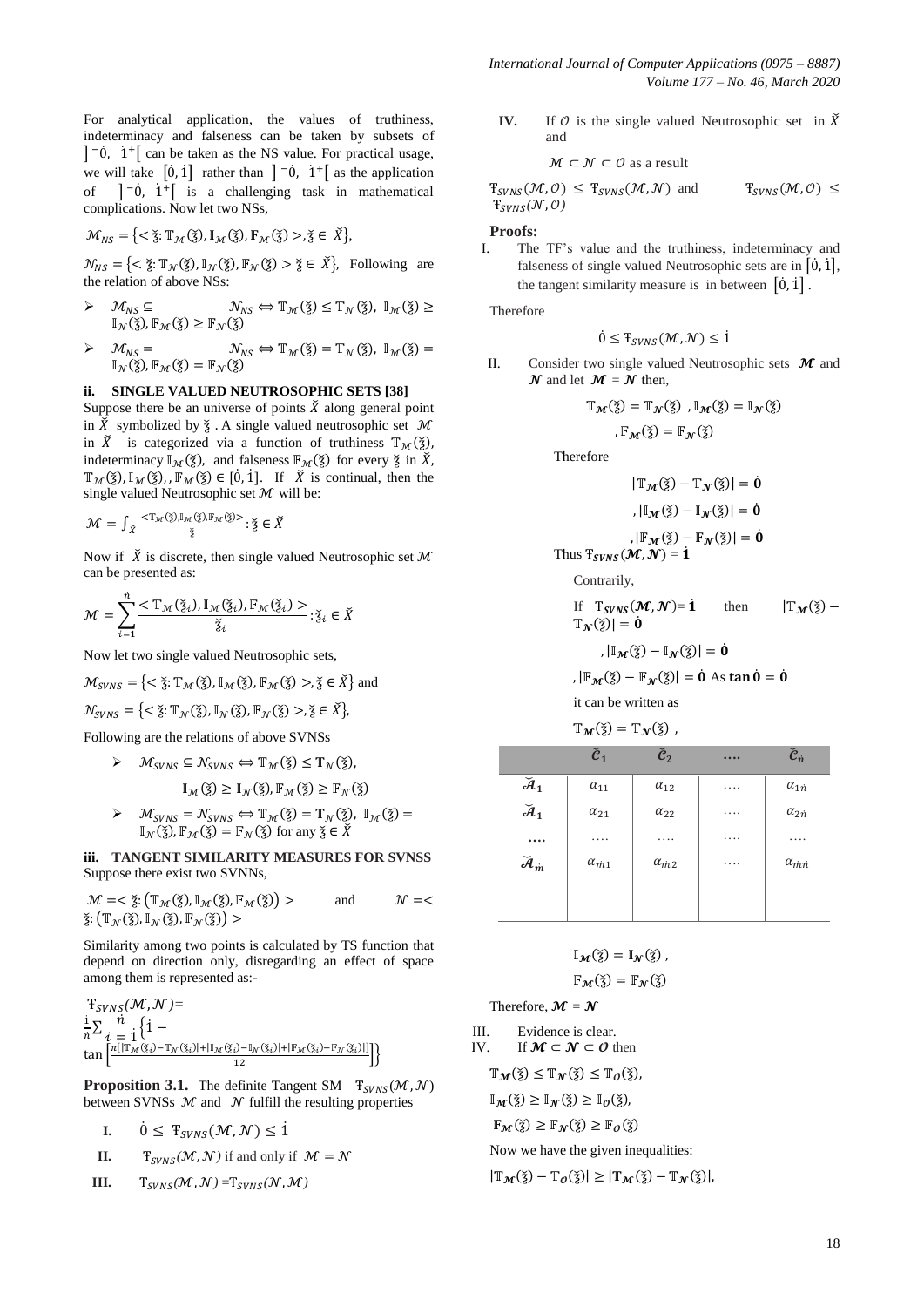$|\mathbb{T}_{\mathcal{M}}(\check{z}) - \mathbb{T}_{\mathcal{O}}(\check{z})| \geq |\mathbb{T}_{\mathcal{N}}(\check{z}) - \mathbb{T}_{\mathcal{O}}(\check{z})|;$  $|\mathbb{I}_{M}(\check{\mathbf{x}})-\mathbb{I}_{0}(\check{\mathbf{x}})| \geq |\mathbb{I}_{M}(\check{\mathbf{x}})-\mathbb{I}_{N}(\check{\mathbf{x}})|,$  $|\mathbb{I}_{\mathcal{M}}(\check{\mathbf{x}})-\mathbb{I}_{\mathcal{O}}(\check{\mathbf{x}})| \geq |\mathbb{I}_{\mathcal{N}}(\check{\mathbf{x}})-\mathbb{I}_{\mathcal{O}}(\check{\mathbf{x}})|;$  $|\mathbb{F}_{M}(\check{\mathbf{x}})-\mathbb{F}_{0}(\check{\mathbf{x}})| \geq |\mathbb{F}_{M}(\check{\mathbf{x}})-\mathbb{F}_{N}(\check{\mathbf{x}})|$  $|\mathbb{F}_{M}(\check{\mathbf{x}})-\mathbb{F}_{0}(\check{\mathbf{x}})| \geq |\mathbb{F}_{N}(\check{\mathbf{x}})-\mathbb{F}_{0}(\check{\mathbf{x}})|;$ Thus

 $T_{SVNS}(\mathcal{M}, \mathcal{N}) \geq T_{SVNS}(\mathcal{M}, \mathcal{O})$ 

and  $T_{SVNS}(\mathcal{N}, \mathcal{O}) \geq T_{SVNS}(\mathcal{M}, \mathcal{O})$ 

Now TF is increasing in between  $\left[0, \frac{\pi}{4}\right]$  $\frac{n}{4}$ .

## **3. DEPENDENCE OF SVN DECISION MAKING ON TANGENT SIMILARITY**

Suppose there exist a distinct set of students  $\check{A}_1, \check{A}_2, \check{A}_3, \ldots, \check{A}_m$  set of parameters of each student  $\check{C}_1, \check{C}_2, \check{C}_3, \ldots, \check{C}_n$ , and the alternatives of each student  $\widetilde{\mathcal{B}}_1$ ,  $\widetilde{\mathcal{B}}_2$ ,  $\widetilde{\mathcal{B}}_3$ , ...,  $\widetilde{\mathcal{B}}_k$  . The classification of alternatives corresponding to each student is given by decision maker. The classification gives the efficiency of students  $\tilde{\mathcal{A}}_i$ 1,2,3, ..., *m*) contrary to the parameter  $\check{c}_1$  (

For Multi Attribute Decision Making concern; values related to alternatives are given in the resulting decision matrix model as in Table (a) and Table (b). Relation among students and parameters can be represented in Table (a) and the relation among parameters and alternatives can be represented in Table (b)

|                         | $\widecheck{\bm{B}}_k$ | $\widecheck{\mathcal{B}}_k$ |   | $\widecheck{\bm{B}}_k$ |
|-------------------------|------------------------|-----------------------------|---|------------------------|
| $\check{c}_1$           | $\beta_{11}$           | $\beta_{12}$                |   | $\beta_{1k}$           |
| $\check{\mathcal{C}}_2$ | $\beta_{21}$           | $\beta_{22}$                | . | $\alpha_{2k}$          |
|                         |                        |                             |   |                        |
| $\check{c}_n$           | $\beta_{n1}$           | $\beta_{n2}$                | . | $\beta_{nk}$           |
|                         |                        |                             |   |                        |

Now  $\alpha_{i\textbf{i}}$  and  $\beta_{i\textbf{i}}$  all are SVNNs.

Here are phases for making decision.

#### **PHASE 1: CALCULATION OF RELATION AMONG STUDENTS & PARAMETERS**

Relationship among students  $\mathcal{A}_{i}$  ( $i = 1, 2, 3, ..., m$ ) and parameters  $\check{c}_i$  (**j** = **1**, **2**, ..., **n**) is given by the table (c).

**Table (c): In terms of single valued Neutrosophic sets the relation among students and parameters:**

|                             | $\check{\mathcal{C}}_1$                               | $\boldsymbol{\breve{c}}_2$                            |          | $\check{c}_n$                                                                           |
|-----------------------------|-------------------------------------------------------|-------------------------------------------------------|----------|-----------------------------------------------------------------------------------------|
| $\breve{\mathcal{A}}_1$     | $(\mathbb{T}_{11}, \mathbb{I}_{11}, \mathbb{F}_{11})$ | $(\mathbb{T}_{12}, \mathbb{I}_{12}, \mathbb{F}_{12})$ | $\cdots$ | $(\mathbb{T}_{1n}, \mathbb{I}_{1n}, \mathbb{F}_{1n})$                                   |
| $\widecheck{\mathcal{A}}_2$ | $(\mathbb{T}_{21}, \mathbb{I}_{21}, \mathbb{F}_{21})$ | $(\mathbb{T}_{22}, \mathbb{I}_{22}, \mathbb{F}_{22})$ | $\cdots$ | $(\mathbb{T}_{2n}, \mathbb{I}_{2n}, \mathbb{F}_{2n})$                                   |
| $\cdots$                    | $\cdots$                                              | $\cdots$                                              | $\cdots$ | $\cdots$                                                                                |
| $\breve{\mathcal{A}}_{m}$   | $(\mathbb{T}_{m1}, \mathbb{I}_{m1}, \mathbb{F}_{m1})$ | $(\mathbb{T}_{m2},\mathbb{I}_{m2},\mathbb{F}_{m2})$   | $\cdots$ | $(\mathbb{T}_{\dot{m}\dot{n}},\mathbb{I}_{\dot{m}\dot{n}},\mathbb{F}_{\dot{m}\dot{n}})$ |
|                             |                                                       |                                                       |          |                                                                                         |

#### **PHASE 2: CALCULATION OF RELATION AMONG PARAMETERS & ALTERNATIVES** Relation among parameters

 $\check{C}_i$ ( $j = 1, 2, \ldots, \hat{n}$ ) And alternatives

 $\mathbf{\check{B}}_t$  (**t** = **1**, **2**, ..., **k**) is given by the *Table* (d).

*Table* (d): In terms of single valued Neutrosophic sets the relation among parameters and alternatives:

|                         | $\check{\mathcal{B}}_1$                                                   | $\mathbb{Z}_2$                                        |          | $\widecheck{\bm B}_{\dot k}$                                                                                                         |
|-------------------------|---------------------------------------------------------------------------|-------------------------------------------------------|----------|--------------------------------------------------------------------------------------------------------------------------------------|
| $\check{\mathcal{C}}_1$ | $(\mathbb{T}_{11}, \mathbb{I}_{11}, \mathbb{F}_{11})$                     | $(\mathbb{T}_{12}, \mathbb{I}_{12}, \mathbb{F}_{12})$ | .        | $(\mathbb{T}_{1k},\mathbb{I}_{1k},\mathbb{F}_{1k})$                                                                                  |
| $\mathfrak{C}_2$        | $(\mathbb{T}_{21}, \mathbb{I}_{21}, \mathbb{F}_{21})$                     | $(\mathbb{T}_{22}, \mathbb{I}_{22}, \mathbb{F}_{22})$ | $\cdots$ | $(\mathbb{T}_{2\ell}, \mathbb{I}_{2\ell}, \mathbb{F}_{2\ell})$                                                                       |
|                         | $\cdots$                                                                  | $\cdots$                                              | $\cdots$ | $\cdots$                                                                                                                             |
| $\check{c}_n$           | $(\mathbb{T}_{\mathfrak{n}1},\mathbb{I}_{\mathfrak{n}1},\mathbb{F}_{n1})$ | $(\mathbb{T}_{n2},\mathbb{I}_{n2},\mathbb{F}_{n2})$   | .        | $(\mathbb{T}_{\mathfrak{n}\hat{\mathcal{R}}},\mathbb{I}_{\mathfrak{n}\hat{\mathcal{R}}},\mathbb{F}_{\mathfrak{n}\hat{\mathcal{R}}})$ |
|                         |                                                                           |                                                       |          |                                                                                                                                      |

#### **PHASE 3: CALCULATION OF RELATION AMONG PARAMETERS & ALTERNATIVES**

Similarity measure among the *table* (c) and *table* (d) is determined by using  $T_{SVNS}(\mathcal{M}, \mathcal{N})$ .

**4. COSINE SIMILARITY MEASURE FOR SINGLE VALUED NEUTROSOPHIC SETS [43]**

#### **PHASE 4: RANKING THE ALTERNATIVES** Maximum value reveals best Alternative.

**PHASE 5:** Stop.

Let  $\check{X} = \{\check{\varepsilon}_1, \check{\varepsilon}_2, \ldots, \check{\varepsilon}_n\}$  and two single valued neutrosophic sets in  $\check{X}$  are

 $\mathcal{M} = \{ \langle \xi_i : \mathbb{T}_{\mathcal{M}}(\xi_i), \mathbb{I}_{\mathcal{M}}(\xi_i), \mathbb{F}_{\mathcal{M}}(\xi_i) \rangle, \xi_i \in \check{X} \}$  and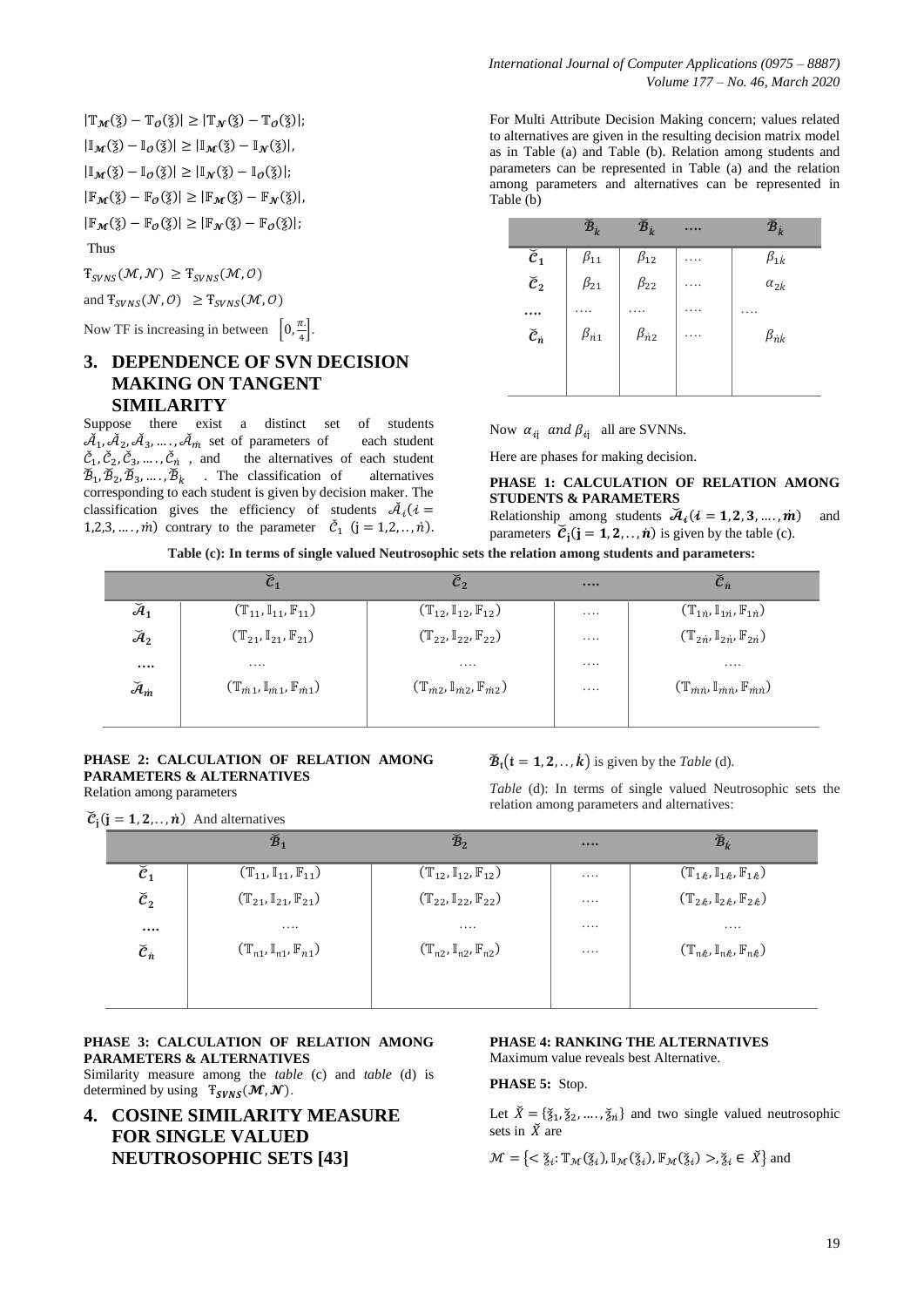$\mathcal{N} = \{ \langle \xi_i : \mathbb{T}_{\mathcal{N}}(\xi_i), \mathbb{I}_{\mathcal{N}}(\xi_i), \mathbb{F}_{\mathcal{N}}(\xi_i) > \xi_i \in \check{X} \}$  in vector space, the cosine SM of single valued Neutrosophic sets can

be expressed as

$$
\cos(\mathcal{M},\mathcal{N}) = \frac{1}{n} \sum_{i} \frac{n}{i} \sqrt{\frac{\left(\mathbb{T}_{\mathcal{M}}(\check{\mathbf{z}}_{i})\mathbb{T}_{\mathcal{N}}(\check{\mathbf{z}}_{i}) + \mathbb{I}_{\mathcal{M}}(\check{\mathbf{z}}_{i})\mathbb{I}_{\mathcal{N}}(\check{\mathbf{z}}_{i}) + \mathbb{F}_{\mathcal{M}}(\check{\mathbf{z}}_{i})\mathbb{F}_{\mathcal{N}}(\check{\mathbf{z}}_{i})\right)}}{\left(\sqrt{\mathbb{T}_{\mathcal{M}}^{2}(\check{\mathbf{z}}_{i}) + \mathbb{I}_{\mathcal{M}}^{2}(\check{\mathbf{z}}_{i}) + \mathbb{F}_{\mathcal{M}}^{2}(\check{\mathbf{z}}_{i})} \sqrt{\mathbb{T}_{\mathcal{N}}^{2}(\check{\mathbf{z}}_{i}) + \mathbb{I}_{\mathcal{N}}^{2}(\check{\mathbf{z}}_{i}) + \mathbb{F}_{\mathcal{N}}^{2}(\check{\mathbf{z}}_{i})}\right)}}\right)
$$

## **5. COTANGENT SIMILARITY MEASURES FOR SINGLE VALUED NEUTROSOPHIC SETS [47]**

Let  $\check{X} = \{ \check{z}_1, \check{z}_2, \dots, \check{z}_n \}$  and two single valued neutrosophic sets in  $\check{X}$  are  $\mathcal{M} = \{ \langle \check{z}_i : \mathbb{T}_{\mathcal{M}}(\check{z}_i), \mathbb{I}_{\mathcal{M}}(\check{z}_i), \mathbb{F}_{\mathcal{M}}(\check{z}_i) \rangle \}$ ,  $\check{z}_i \in$  $\check{X}$ } and  $\mathcal{N} = \{ \langle \check{z}_i : \mathbb{T}_{\mathcal{N}}(\check{z}_i), \mathbb{I}_{\mathcal{N}}(\check{z}_i), \mathbb{F}_{\mathcal{N}}(\check{z}_i) \rangle \geq \check{z}_i \in \check{X} \}$  the cotangent SM for above SVNSs can be expressed as:

$$
\cot(\mathcal{M}, \mathcal{N}) = \frac{1}{n} \sum_{i=1}^{n} \frac{n}{i} \cot\left[\frac{\pi}{4} + \frac{\pi}{12} \left( \left| \mathbb{T}_{\mathcal{M}}(\check{z}_i) - \mathbb{T}_{\mathcal{N}}(\check{z}_i) \right| + \left| \mathbb{I}_{\mathcal{M}}(\check{z}_i) - \mathbb{I}_{\mathcal{N}}(\check{z}_i) \right| + \left| \mathbb{F}_{\mathcal{M}}(\check{z}_i) - \mathbb{F}_{\mathcal{N}}(\check{z}_i) \right| \right) \right]
$$

**NOTE**: The phases for determining the cosine and cotangent similarity measure is same as explained above in **Section 4**

## **6. CASE STUDY: SELECTION OF AN ACADEMIC PROGRAMS FOR HIGHER SECONDARY SCHOOL**

Assume an effective instance that helps the candidates of secondary examination in selection of suitable subjects for higher secondary education. After matriculation, students put efforts in subjects of his choice to make bright his future .Mostly student get confused in selection of better career. They do not know which profession is suitable for them and sometimes take wrong decision that effects their future choosing a career which is inappropriate lead them to wrong path. The student must be attentive while choosing student according to his/ her taste so it is obligatory to follow the

mathematical technique for making decision. The SM between candidate's vs parameters and parameters vs educational program. This technique include truthiness, indeterminacy and falseness function

Suppose there exist the set of candidates  $\tilde{\mathcal{A}} = \{ \tilde{\mathcal{A}}_1, \tilde{\mathcal{A}}_2, \tilde{\mathcal{A}}_3 \}$ , Set of educational program  $\tilde{\mathcal{B}} = \{ \text{arts} \}$ and crafts ( $\mathcal{B}_1$ ), accounting ( $\mathcal{B}_2$ ), science ( $\mathcal{B}_3$ ), professional series ( $\widetilde{B}_4$ ) } and set of parameters  $\widetilde{C} = \{$  concentration ( $\widetilde{C}_1$ ), good grade point ( $\check{\mathcal{C}}_2$ ), interest in language ( $\check{\mathcal{C}}_3$ ), interest in mathematics  $(\check{C}_4)$ , strenuous  $(\check{C}_5)$ . It is intended to examine candidates and help them to make decision for the selection of right educational program..

**Phase 1:-** In term of single valued Neutrosophic set, relation among candidates and parameters is given in *Table* (e). *Table* **(e): Relation among candidates and parameters is:**

| $R-1$                              | $\check{c}_1$       | $\check{\mathcal{C}}_2$ | $\check{\mathcal{C}}_3$       | $\widecheck{\bm{c}}_{\bm{4}}$ | $\check{c}_5$        |
|------------------------------------|---------------------|-------------------------|-------------------------------|-------------------------------|----------------------|
| $\breve{\mathcal{A}}_1$            | (0.8)<br>0.2<br>0.2 | $-0.7$<br>0.2           | (0.6)<br>0.3<br>0.3           | (0.8)<br>0.3<br>0.2.          | (0.5)<br>0.4<br>0.2. |
| $\mathcal{A}_2$                    | 0.7<br>0.1<br>0.3.  | (0.6)<br>0.3<br>ሰ ን     | 0.7<br>0.2                    | 0.7<br>0.4                    | (0.8)<br>0.0<br>0.2  |
| $\overline{\check{\mathcal{A}}_3}$ | (0.5)<br>0.3<br>0.3 | (0.6)<br>0.3<br>ΩO      | $-0.7$<br>0.3<br>$^{\circ}$ 1 | (0.8)<br>0.0<br>02            | (0.8)<br>0.3<br>0.1  |

**Phase 2:** In term of single valued Neutrosophic set, relation among parameters and educational program is given in *Table* (f)

| $R-2$                              | $\widecheck{\mathcal{B}}_1$ | $\widecheck{\mathcal{B}}_2$ | $\widecheck{\mathcal{B}}_3$ | $\widecheck{\mathcal{B}}_4$ |
|------------------------------------|-----------------------------|-----------------------------|-----------------------------|-----------------------------|
| $\check{\mathcal{C}}_1$            | (0.8)                       | (0.9)                       | (0.7)                       | (0.8)                       |
|                                    | 0.3                         | 0.1                         | 0.3                         | 0.2                         |
|                                    | 0.1                         | 0.2                         | 0.2                         | 0.2                         |
| $\widecheck{\mathcal{C}}_2$        | (0.5)                       | (0.6)                       | 0.7                         | (0.9)                       |
|                                    | 0.4                         | 0.3                         | 0.4                         | 0.1                         |
|                                    | $\sqrt{0.1}$                | 0.2                         | (0.0)                       | 0.1                         |
| $\overline{\check{\mathcal{C}}_3}$ | (0.6)                       | (0.7)                       | $^{\prime}0.7$              | (0.9)                       |
|                                    | 0.4                         | 0.3                         | 0.3                         | 0.1                         |
|                                    | 0.1/                        | 0.3                         | 0.2                         | 0.2                         |

**Table (f): Relation among parameters and academic programs is:**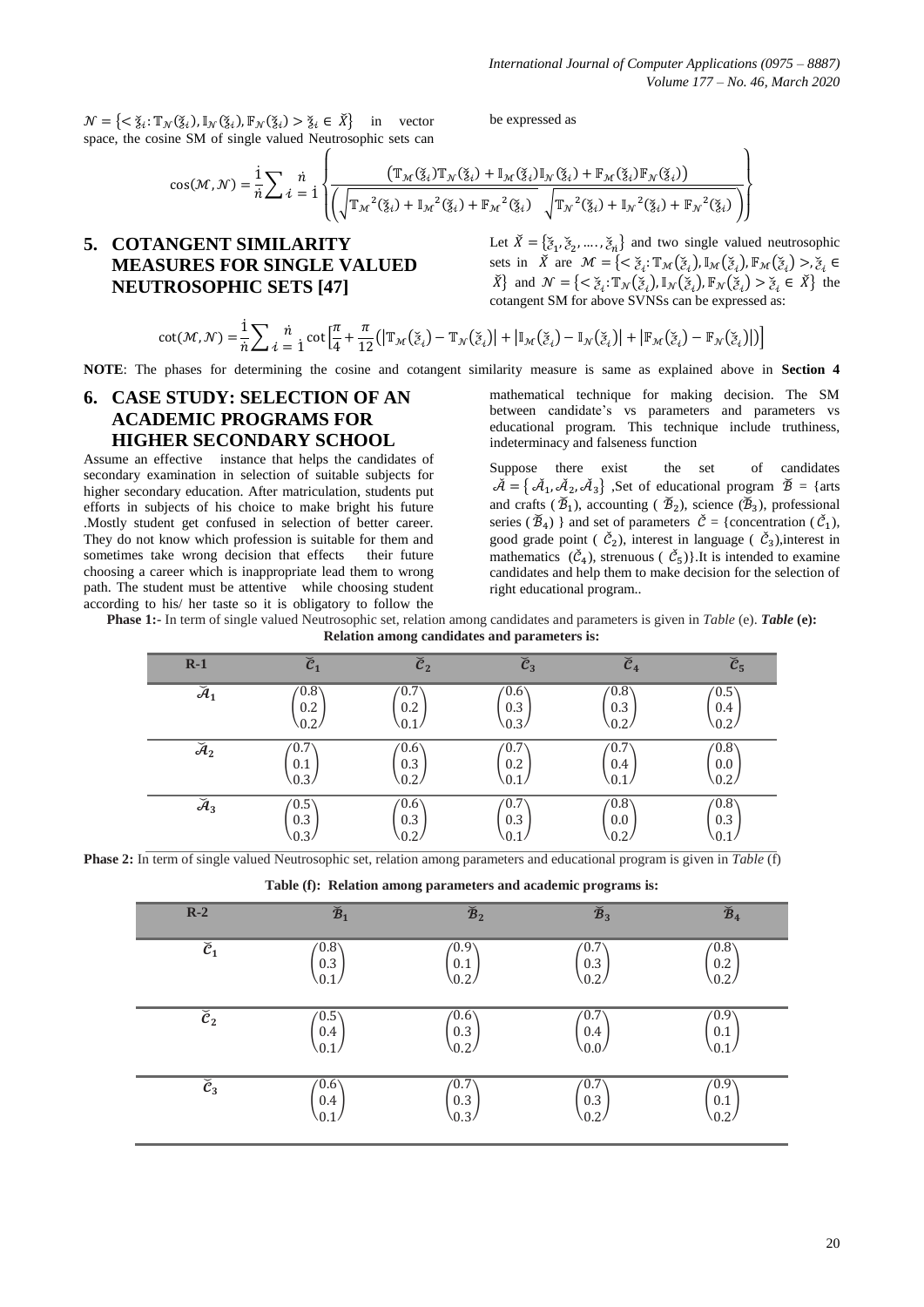| $\widetilde{c}_4$       | $0.6^{\circ}$<br>0.2<br>0.2. | 0.7<br>0.2<br>$^{\backprime}$ .2.                                      | $^{\prime}0.8^{\prime}$<br>0.2<br>0 <sub>1</sub> | $^{\prime}0.5^{\cdot}$<br>0.4 |
|-------------------------|------------------------------|------------------------------------------------------------------------|--------------------------------------------------|-------------------------------|
| $\check{\mathcal{C}}_5$ | $0.7^{\circ}$<br>0.3<br>0.2. | $^{\prime}0.6^{\prime}$<br>0.3<br>0.2.                                 | ′0.7<br>0.4<br>.0.1                              | (0.6)<br>0.4                  |
|                         |                              | Phase 3:- Calculate the Tangent SM among the <i>Table</i> (e) and (f). |                                                  |                               |
|                         |                              | Table (g). Tangent similarity measure among Table (e) $\&$ (f) is      |                                                  |                               |
| <b>TS Measures</b>      | $\widetilde{\mathcal{B}}_1$  | $\widecheck{\mathcal{B}}_2$                                            | $\widetilde{\mathcal{B}}_3$                      | $\mathbb{Z}_4$                |
| $\check{\mathcal{A}}_1$ | 0.92127                      | 0.94757                                                                | 0.93707                                          | 0.92107                       |

| $\check{ }$<br>$\mathcal{H}_2$ | 0.90014 | 0.92644 | 0.90533 | 0.87874 |
|--------------------------------|---------|---------|---------|---------|
| $\mathcal{M}_3$                | 0.92653 | 0.92096 | 0.93177 | 0.86284 |



**Phase 4:-** The maximum values of similarity measure are **0.94757, 0.92644** and 0.93177 correspond to  $A_1$ ,  $A_2$  and  $\tilde{\mathcal{A}}_3$ . Here the maximum value will help students to make decision for the selection of academic programs.

Thus candidate  $\tilde{A}_1$  should choose accounting program  $\tilde{A}_2$  should choose accounting program and  $\tilde{A}_3$  should choose science program.

| <b>Cosine Measures</b>  | $\widecheck{\textbf{B}}_1$ | $\widecheck{\mathcal{B}}_2$ | $\widecheck{\mathcal{B}}_3$ | $\widetilde{\mathcal{B}}_4$ |
|-------------------------|----------------------------|-----------------------------|-----------------------------|-----------------------------|
| $\breve{\mathcal{A}}_1$ | 0.96512                    | 0.98732                     | 0.97906                     | 0.96891                     |
| $\mathcal{A}_2$         | 0.95011                    | 0.96194                     | 0.94597                     | 0.93913                     |
| $\mathcal{A}_3$         | 1.01055                    | 0.96034                     | 0.97362                     | 0.91675                     |

### **Table (w). Cosine similarity measure among Table (e) & (f) is**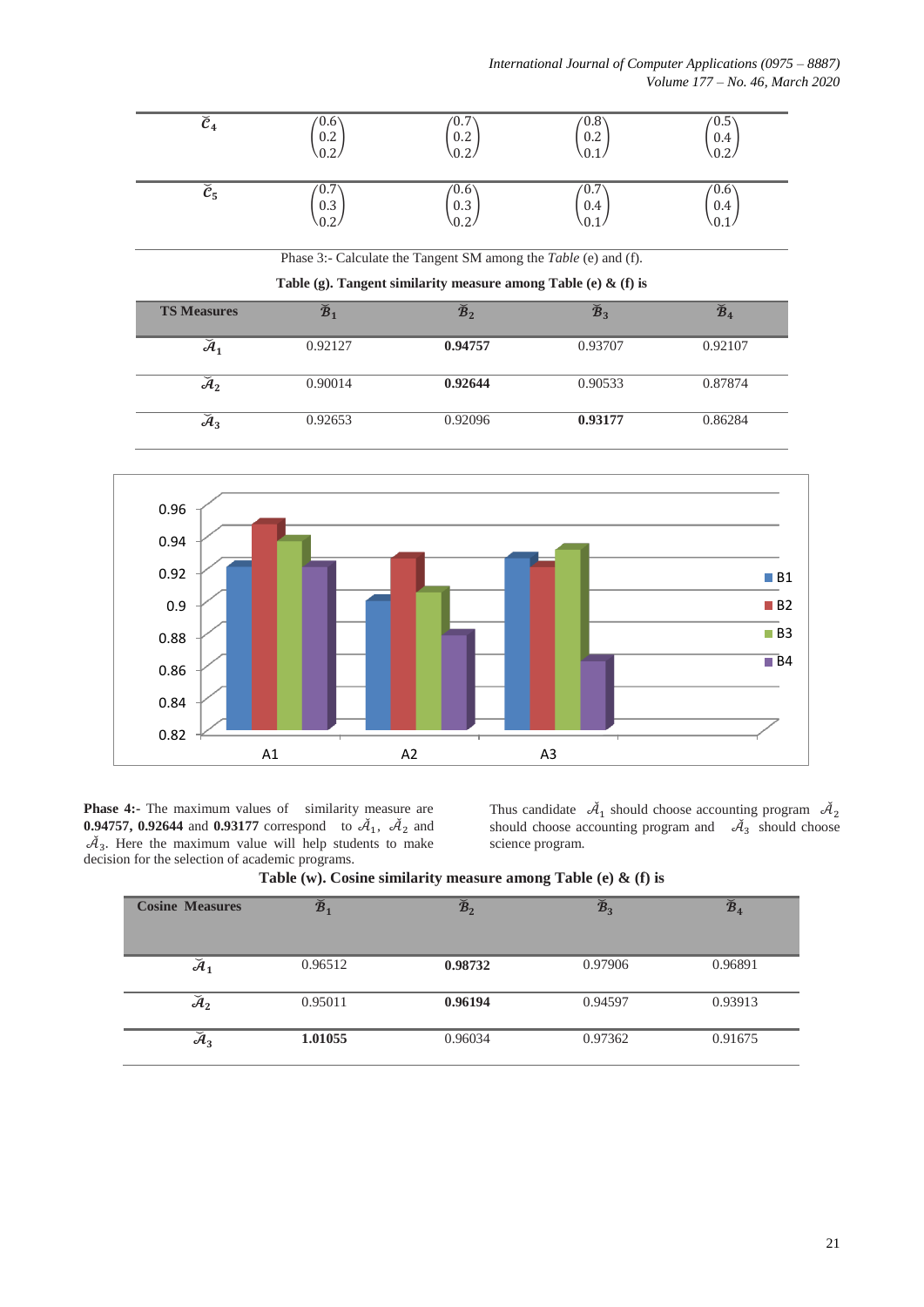

Candidate  $\tilde{A}_1$  should choose accounting program  $\tilde{A}_2$  should choose accounting program and  $\tilde{A}_3$  should choose arts and crafts.

| <b>Cotangent</b><br><b>Measures</b> | $\widecheck{\mathcal{B}}_1$ | $\widecheck{\mathcal{B}}_2$ | $\widecheck{\mathcal{B}}_3$ | $\widecheck{\mathcal{B}}_4$ |
|-------------------------------------|-----------------------------|-----------------------------|-----------------------------|-----------------------------|
| $\breve{\mathcal{A}}_1$             | 0.8759                      | 0.90082                     | 0.8818                      | 0.85812                     |
| $\mathcal{A}_2$                     | 0.8189                      | 0.8658                      | 0.8289                      | 0.7862                      |
| $\mathcal{A}_3$                     | 0.8382                      | 0.8669                      | 0.8645                      | 0.7685                      |

**Table (x). Cotangent similarity measure among Table (e) & (f) is**



Candidate  $\tilde{\mathcal{A}}_1$  should choose accounting program,  $\tilde{\mathcal{A}}_2$  and  $\tilde{\mathcal{A}}_3$  should also choose accounting.

## **7. CONCLUSION**

This article described tangent, cosine, cotangent similarity measure for single valued Neutrosophic sets and its applications in realistic problem of selection of an academic programs. In this article we have observed that  $\mathcal{B}_2$  educational program is the best for the candidates  $\tilde{A}_1$  and  $\tilde{A}_2$  and  $\tilde{B}_1$  is

best for  $\mathcal{A}_3$ . According to this study it is observed that cosine similarity gives values very near to 1 means 100% similarity. So this study gives the result that the cosine Measure is the best and easy to solve and gives more accurate results then other measures.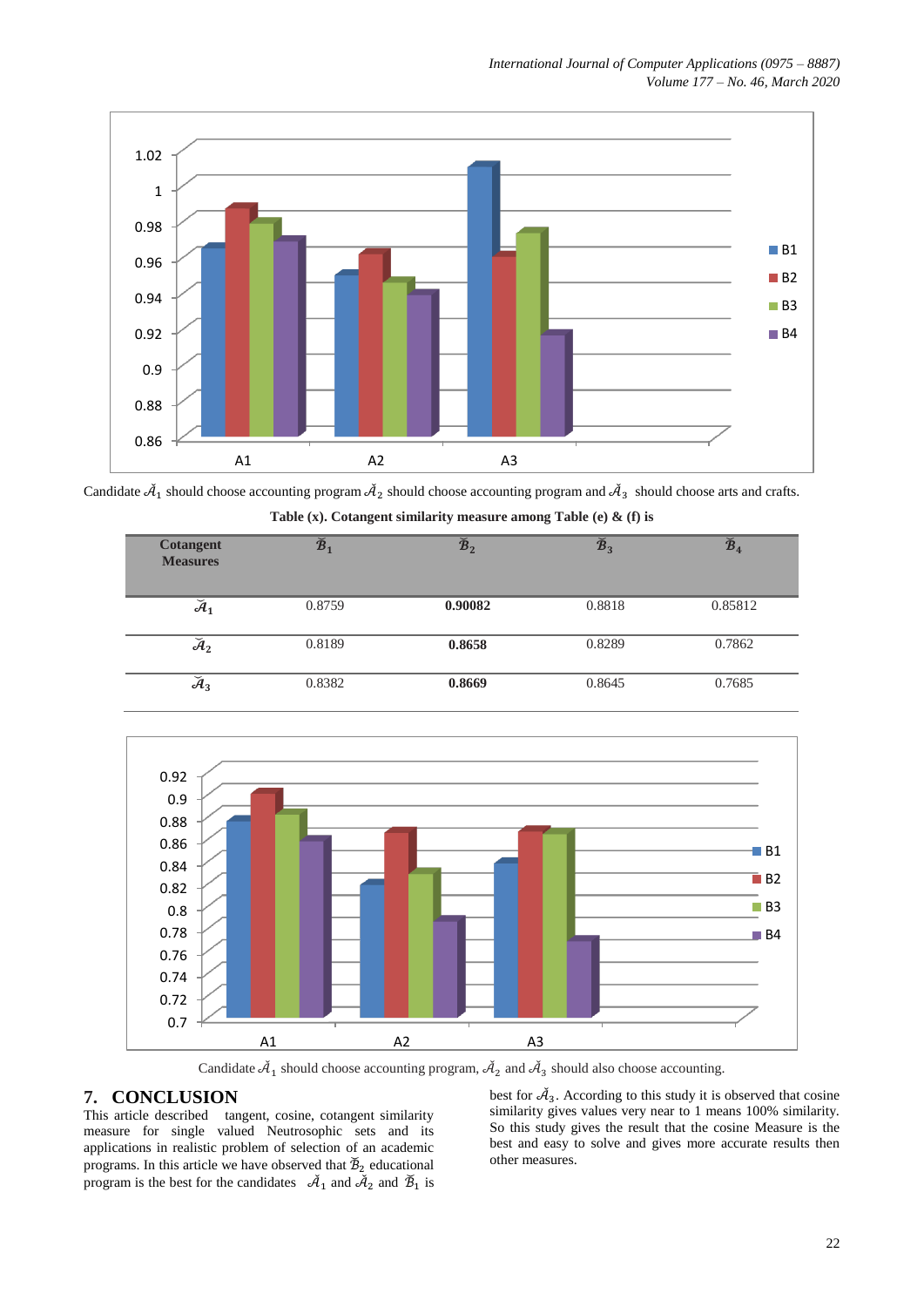#### **8. REFERENCES**

- [1] Ansari.Q.A, Biswas.R and Aggarwal.S, (2011).Proposal for applicability of neutrosophic set theory medical AI, *International Journal of computer Applications*,**27**(5):5- 11
- [2] Atanassov.K, (1986).Intuitionistic fuzzy sets, *Fuzzy sets and systems*, **20**:87-96.
- [3] Atanassov.K, Gargov.G, (1989). Interval valued Intuitionistic fuzzy sets, *Fuzzy sets and system*, **31**:343- 349.
- [4] Biswas.P, Pramanik.S, and Giri.C.B, (2015). Cosine similarity measure based multi-attribute decision making with trapezoidal fuzzy neutrosophic numbers, *Neutrosophic Sets and System*, **8**: 47-58.
- [5] Broumi.S, and, Smarandache.F, (2013). Several similarity measures of neutrosophic sets, *Neutrosophic Sets and Systems* **1**: 54-62.
- [6] Broumi.S, and Smarandache.F, (2013). Correlation coefficient of interval neutrosophic set, Periodical of Applied Mechanics and Materials, with the title Engineering Decisions and Scientific Research in Aerospace, Robotics, Biomechanics, Mechanical Engineering and Manufacturing*, Proceedings of the International Conference ICMERA, Bu- charest, 436*.
- [7] Broumi.S and Samarandache.F, (2014).Cosine similarity measure of interval valued neutrosophic set,*Neutrosophic sets and systems*,**5**:15-20.
- [8] Cheng.D.H and Guo.Y, (2008).A new neutrosophic approach to image thresholding*, New mathematics and Natural computation,* **4**(3):291-308
- [9] Chen.M.S,Yeh.M.S and Hsiao.H.P, (1995).A comparison of Similarity measure of fuzzy value, *fuzzy sets and system*,**72**:79-89.
- [10] Chen.M.S, (1998).A new approach to handling fuzzy decision making problems, *IEEE Transactions on systems man and Cybemetics*, **8**: 1012-1016.
- [11] Guo.Y and Cheng.D.H,(2009).New neutrosophic approach to image segmentation, *Pattern recognition*, **42**: 587-595.
- [12] Hyung.K.L, Song.S.Y and Lee.M.K, (1994).Similarity measure between fuzzy sets and between elements*, Fuzzy sets and systems*, **62**:291-293.
- [13] Jafar.N.M, Saqlain.M, Saeed.M, Abbas.Q (2020), Application of Soft-Set Relations and Soft Matrices in Medical Diagnosis using Sanchez's Approach , *International Journal of Computer Applications*, **177**(32): 7-11.
- [14] Jafar.N.M, Muniba.K, Saeed.A, Abbas.S, Bibi.I (2019), Application of Sanchez's Approach to Disease Identification Using Trapezoidal Fuzzy Numbers, *International Journal of Latest Engineering Research and Applications,* **4**(9):51-57
- [15] Jafar.N.M, Faizullah, Shabbir.S, Alvi.F.M.S, Shaheen.L (2020), Intuitionistic Fuzzy Soft Matrices, Compliments and Their Relations with Comprehensive Study of Medical Diagnosis, *International Journal of Latest Engineering Research and Applications*, **5**(1): 23-30.
- [16] Jafar.N.M, Saeed.A, Waheed.M, Shafiq.A (2020), A

Comprehensive Study of Intuitionistic Fuzzy Soft Matrices and its Applications in Selection of Laptop by Using Score Function**,** *International Journal of Computer Applications*, **177**(38): 8-17.

- [17] Jafar.N.M, Khan.R.M, , Sultan.H, Ahmad.N (2020), Interval Valued Fuzzy Soft Sets and Algorithm of IVFSS Applied to the Risk Analysis of Prostate Cancer, *International Journal of Computer Applications*, **177**(38): 18-26.
- [18] Jafar.N.M, Imran.R, Hassan.S, Riffat.A, Shuaib.R (2020), Medical Diagnosis Using Neutrosophic Soft Matrices and Their Compliments, *International Journal of Advanced Research in Computer Science*, **11**(1):1-3
- [19] Kharal.A, (2013). A neutrosophic multi-criteria decision making method*, New Mathematics and natural computation Creighton University USA.*
- [20] Majumder,P and Samanta.K.S, (2014). On similarity and entropy of neutrosophic sets*, Journal of Intelligent and Fuzzy Systems* **26**:1245–1252
- [21] Mondal.K and Pramanik.S, (2014).Multi-criteria group decision making approach for teacher recruitment in higher education under simplified neutrosophic environment, *Neutrosophic sets and system*, **6:**28-34.
- [22] Mondal .K and Pramanik.S, (2015).Neutrosophic decision making model of school choice, *Neutrosophic sets and systems*, **7**:62-68.
- [23] Mondal.K and Paramanik.S, (2014).A study on problems of Hijras in west Bengal based on neutrosophic cognitive maps*, Neutrospohic sets and system*, **5**:21-26.
- [24] Mondal.K and Pramanik.S, (2015).Intuitimistic fuzzy similarity measure based on tangent function and its application to multi attribute decision, *Global Journal of Advanced Research*,**2**(2):404-471.
- [25] Pappis.C.P and Karacapilidis .I.N, (1993).A comparative assessment of measure of similarity of fuzzy values, *Fuzzy sets and system*, **56**:171-174
- [26] Pramanik.S and Chackrabarti.N.S,(2013).A study on problems of construction workers in west Bengal based on neutrosophic cognitive maps*, International Journal of innovative Research in science, engineering and technology,***2**(11),6387-6394.
- [27] Pramanik.S, Roy.K.T, (2014).Neutrosophcic game theoretic approach to Indo-Pak conflict over Jammu-Kashmir, *neutrosophic sets and systems*, **2**:82-101.
- [28] Riaz.M, Saeed.M, Saqlain.M, Jafar.N (2019), Impact of Water Hardness in Instinctive Laundry System Based on Fuzzy Logic Controller, *Punjab University Journal of Mathematics,* **51**(4):73-84
- [29] Saeed, M., Zulqarnain, M. and Dayan, F. (2018). TOPSIS analysis for the prediction of diabetes based on general characteristics of humans. *Int. J. of Pharm. Sci. and Research.* **9**: 2932-2939
- [30] Saqlain.M.Jafar.N, Riffat.A (2018), Smart Phone Selection by Consumers' In Pakistan: FMCGDM Fuzzy Multiple Criteria Group Decision Making Approach, *Gomal University Journal of Research*, **34** (1): 27-31.
- [31] Saqlain.M, Jafar.N, Hamid.R,Shahzad.A. (2019), Prediction of Cricket World Cup 2019 by TOPSIS